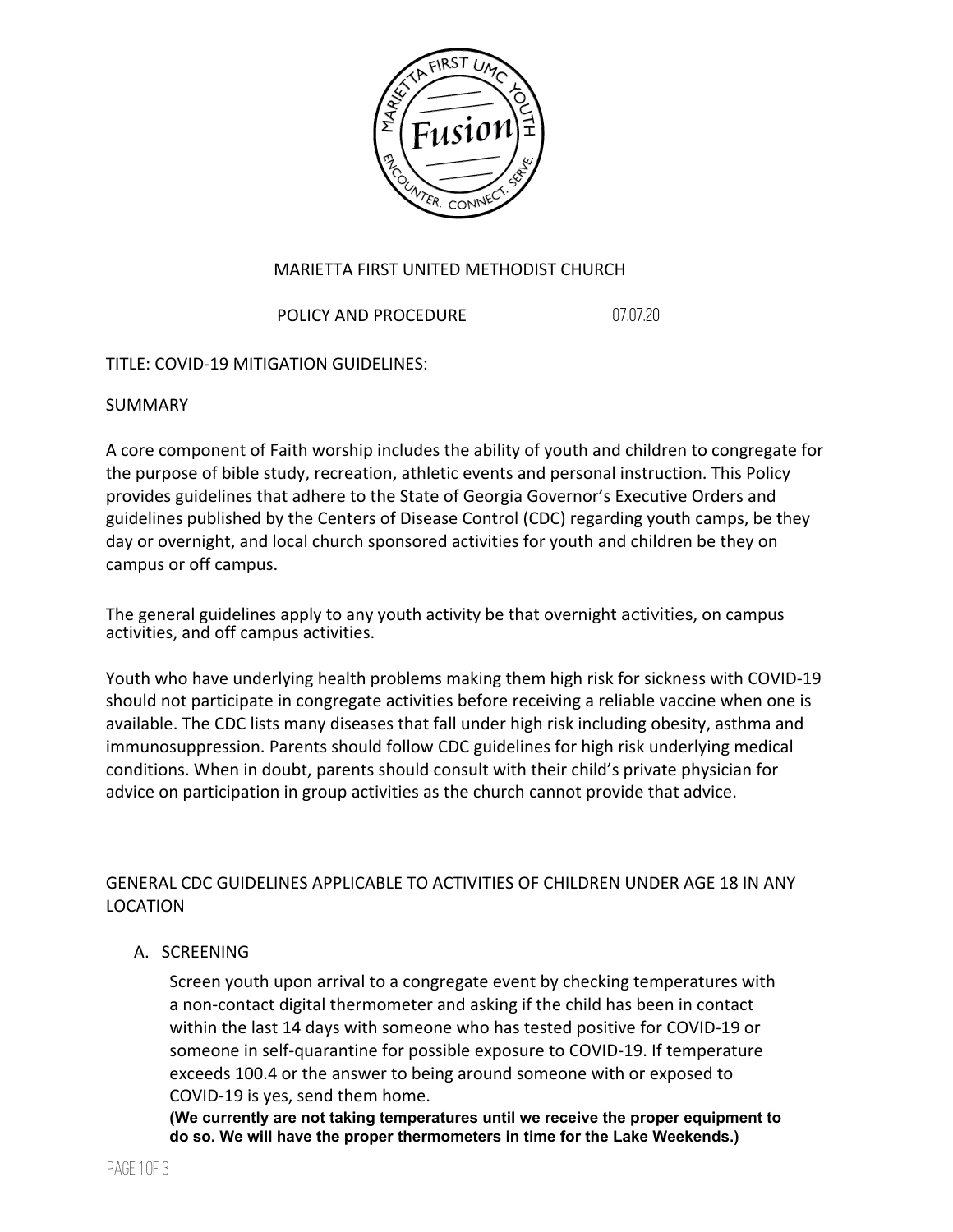### B. MITIGATION

The CDC indicates that the "main" way the SARS-CoV-2 virus is spread is through person to person contact. Therefore, general guidelines that apply during any youth and children activity no matter the location are centered around:

- 1. Wash hands often with soap and water or use a hand sanitizer that contains at least 60% ethanol alcohol.
- 2. Avoid close contact and maintain at least six (6) feet of social distancing when possible.
- 3. Cover the nose and mouth with a cloth mask **when activities allow.**
- 4. Cover coughs and sneezes with a tissue or the inner elbow area.
- 5. Clean and disinfect common surfaces often
- 6. Monitor your health, especially your temperature.

Church workers and Chaperones are to educate youth prior to the start of any congregate activities regarding compliance to these six general guidelines, and to provide regular monitoring and education during events and activities.

### C. FOOD PROCEDURES

- 1. Use disposable service items when possible
- 2. Avoid communal dining when possible and observe social distancing of six feet if possible
- 3. Use prepackaged food or food brought from home when possible.
- 4. Avoid buffets
- 5. Use individual water bottles. If individual bottles are iced down in a single container, have one worker or chaperone distribute bottles to youth after proper hand washing technique. Avoid youth and children putting hands into container unless immediately after proper hand sanitation of youth.

#### D. SPORTING EQUIPMENT

When possible, use individual equipment such as bats, helmets, etc. When using common equipment such as baseballs, softballs, volley balls, etc., remind the youth to not touch their face, eyes or mouth. Clean the equipment during the event often with soap and water or 60% ethanol alcohol (follow manufacturer's recommendations for cleaning materials to avoid)

#### E. WATER ACTIVITIES

Water activities should promote social distancing to the extent possible and stagger the number of individuals in the pool at one time. Observe social distancing in lake activities.